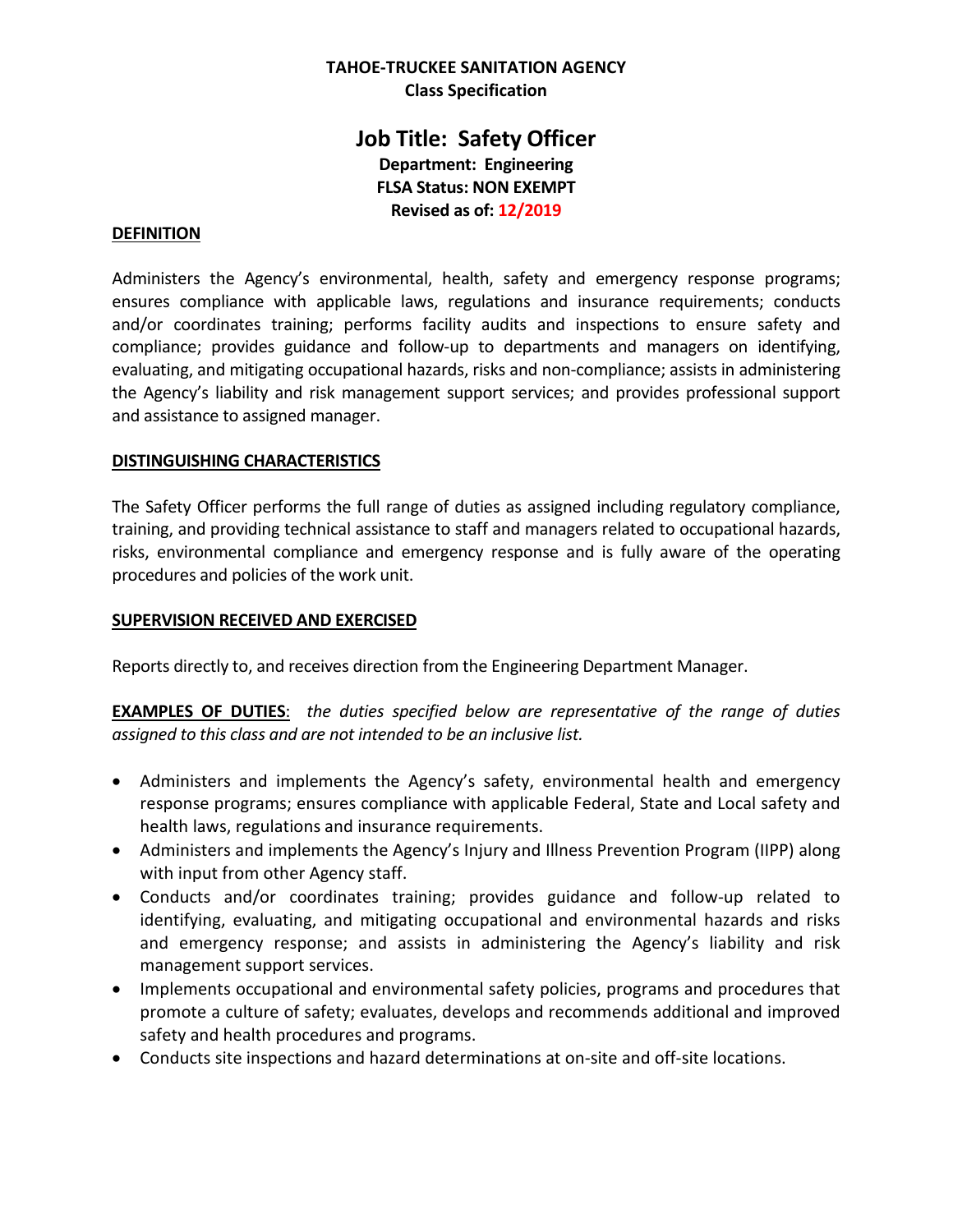# **JOB TITLE: Safety Officer**

- Identifies training needs; coordinates or provides new employee safety orientations and training on how to conduct work hazard assessments, incident investigations and site inspections; orders training supplies and prepares training materials; assists supervisors with safety "tailgate" meeting planning; maintains records of training and required certifications.
- Works with employees to correct safety deficiencies; provides advice to staff regarding safety, regulatory and health standards and requirements; serves as Chair of Employee Safety Committee.
- Conducts Agency compliance audits and in-house investigations of occupational and environmental safety incidents and matters; inspects and evaluates workplace hazards, workplace environments, and equipment and practices including conditions that could affect employee health, comfort and performance; ensures compliance with standards and regulations; makes recommendations; coordinates and ensures timely corrective actions are taken.
- Serves as Agency emergency response team coordinator and as liaison to outside first responders.
- Coordinates for and/or assists in the development and implementation of emergency response drills and exercises.
- Assists in the development and implementation of emergency management plans.
- Ensures emergency response equipment is ready for service.
- Calculates statistics; provides analysis of trends; reviews incident reports for completeness and delivers to Human Resources; maintains CalOSHA injury and illness logs and related records.
- Researches and measures exposure to loss; coordinates workers' compensation cases and return-to-work processes with Human Resources; coordinates with Human Resources to administer Risk Management programs as relates to safety and security programs.
- Coordinates emergency response plan drills; and maintains library of reference materials.
- Coordinates and oversees contractor and vendor safety procedures; coordinates with, and serves as liaison for, various regulatory and enforcement agencies.
- Assists management in budget preparation for safety programs, equipment and supplies; prepares and presents a variety of reports and studies; evaluates equipment and makes purchasing recommendations; assists in maintaining inventory of safety equipment and supplies.
- Ensures applicable permits are maintained and Agency compliance with such permits; reviews and reports information for environmental reporting and permit requirements.
- Coordinates with outside consultants, as required.
- Represents the Agency with dignity, integrity, and the spirit of cooperation in all relations with staff and the public.
- Builds and maintains positive working relationships with co-workers, other Agency employees and the public using principles of good customer service.
- Prepares for and participates in effective public speaking presentations to a variety of audiences.
- Performs related duties as assigned.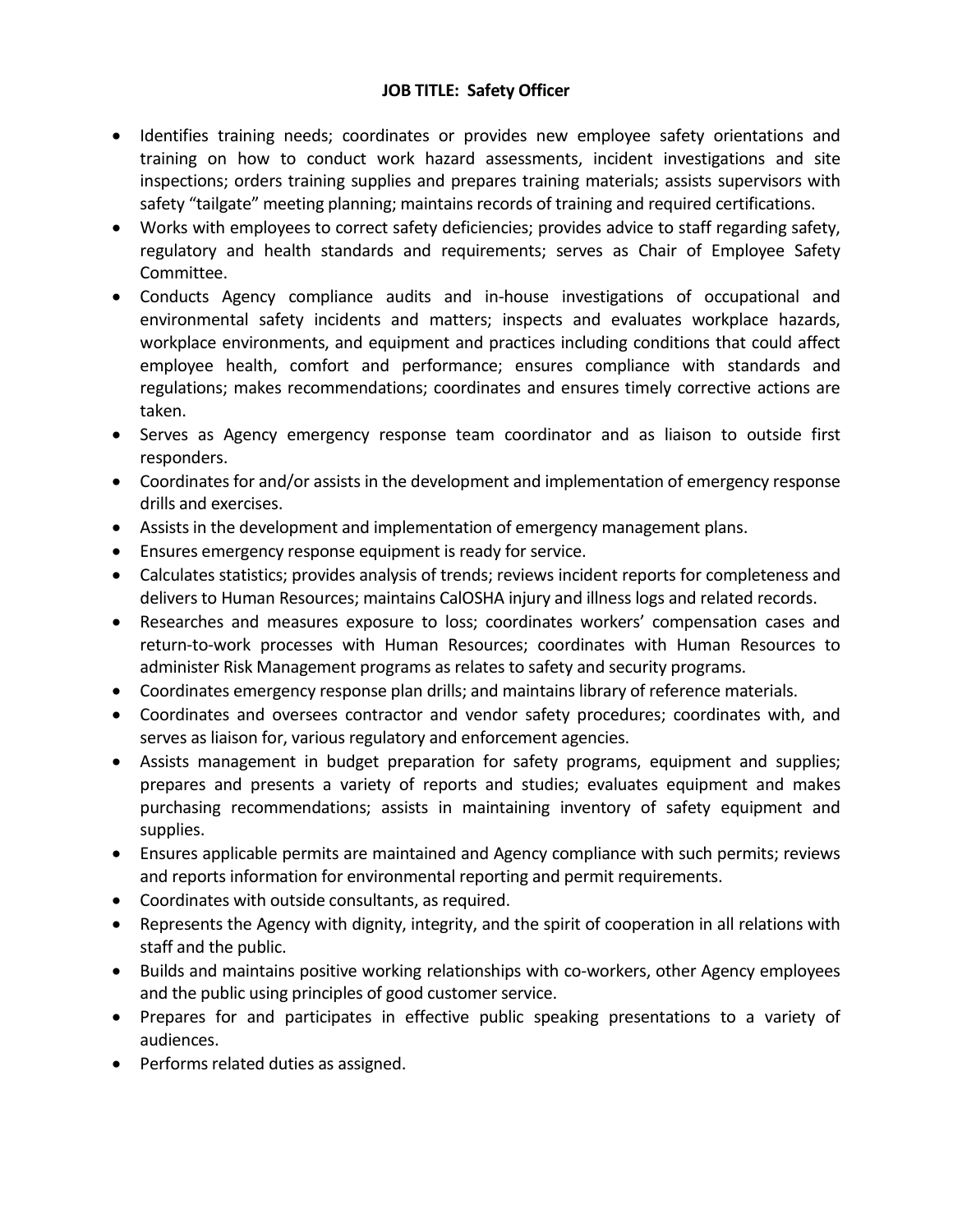# **JOB TITLE: Safety Officer**

## **QUALIFICATIONS**

## **Knowledge of:**

- Principles and practices of effective training and presentations.
- Principles and practices of safe work practices including policies, regulations, specifications and requirements governing industrial safety and health, loss prevention, environmental compliance, emergency preparedness and accident prevention.
- Methods and procedures of statistical concepts and methods for collecting and analyzing data on a variety of technical, analytical, and administrative topics.
- Principles and practices of assessments, inspections and investigations as related to area of assignment.
- Modern office practices, methods, and computer equipment including relevant software programs.
- Operation of office equipment including personal computers, fax machines, copiers, printers, telephones, voicemail and e-mail systems, etc.
- Oral and written communication skills; business English including vocabulary, spelling, and correct grammatical usage and punctuation.
- Principles and practices of customer service.
- Principles and practices of technical and functional training.

#### Ability to:

- Administer the Agency's safety programs; ensuring compliance with applicable Federal, State and Local safety and health laws, regulations and insurance requirements.
- Conduct and/or coordinate training; provide guidance and follow up with managers regarding identifying, evaluating, and mitigating occupational hazards and risks; and assist in administering the Agency's liability and risk management support services.
- On an ongoing basis, know and understand all requirements and essential aspects of the job including laws, regulations, rules and codes related to area of assignment; intermittently access, review, and adjust and enter data on documents, reports and files; interpret analytical results and technical and numerical information; train and explain processes to others; observe equipment and conditions and problem solve issues related to area of assignment; remember various processes and requirements; interpret and communicate information.
- Stay current on laws, policies, codes, ordinances, and regulations pertaining to area of assignment; and update Agency's programs accordingly.
- Understand, interpret and apply complex written materials and requirements as related to risk management, safety and environmental health.
- Troubleshoot equipment and determine solutions to safety and regulatory issues and concerns.
- Design and implement safety programs to target losses, exposures to loss, and compliance with applicable government standards.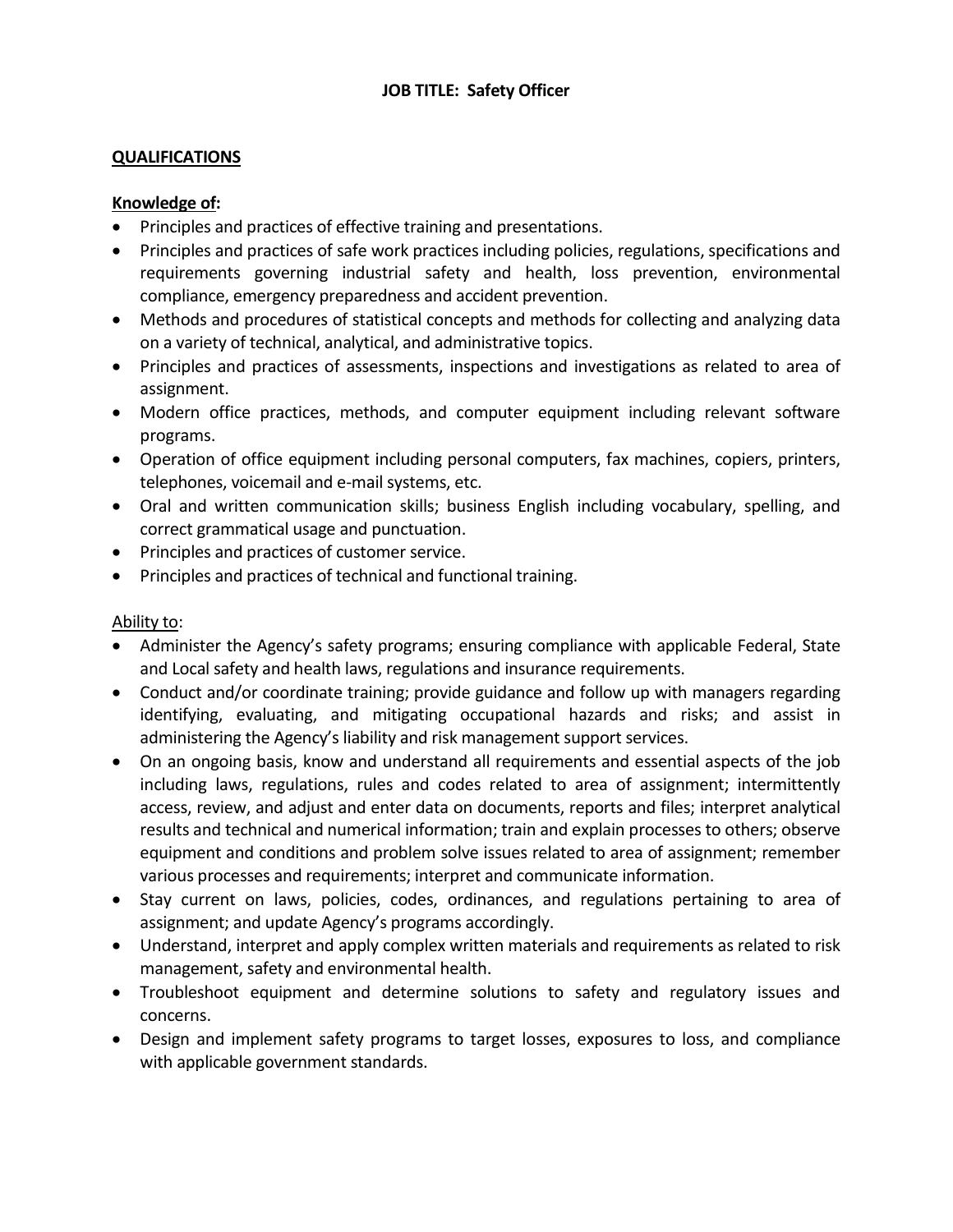# **JOB TITLE: Safety Officer**

- Effectively collaborate with external regulatory agencies and represent the Agency in matters related to occupational health and safety, emergency preparedness and environmental compliance programs, as assigned.
- Understand and carry out oral and written instructions, and prioritize workload to meet deadlines.
- Read, write and comprehend the English language at a level necessary for effective job performance, exercising correct English usage, vocabulary, spelling, grammar and punctuation.
- Communicate effectively, tactfully and positively in both oral and written form.
- Operate and use modern office equipment and technology, including computers and applicable software.
- Maintain regular attendance and adhere to prescribed work schedule to conduct job responsibilities.
- Function in confined spaces and/or hazardous environment.
- Utilize appropriate safety procedures and practices for assigned duties.
- Establish and maintain effective working relationships with those contacted in the course of work.
- Contribute effectively to the accomplishment of Agency goals, objectives and activities.

#### **Experience and Education:**

Any combination of experience and training that would provide the required knowledge and abilities is qualifying. A typical way to obtain the required knowledge and abilities would be:

#### **Experience:**

Three years of responsible professional environmental health safety and emergency response program administration experience; previous water or wastewater treatment plant experience preferred.

#### **Education:**

Equivalent to a Bachelor's degree from an accredited college or university in business administration, public administration, industrial hygiene, occupational health and safety, environments and occupational health, life sciences or a related field.

#### **SPECIAL QUALIFICATIONS**

#### **License and Certificate:**

Possession of a valid California or Nevada Class C Driver License is required at the time of appointment.

Possession, or ability to obtain confined space certification within six months of appointment.

Persons employed in this classification are required to participate in Agency provided training to acquire basic First Aid and Cardiopulmonary Resuscitation (CPR) certificates during the initial